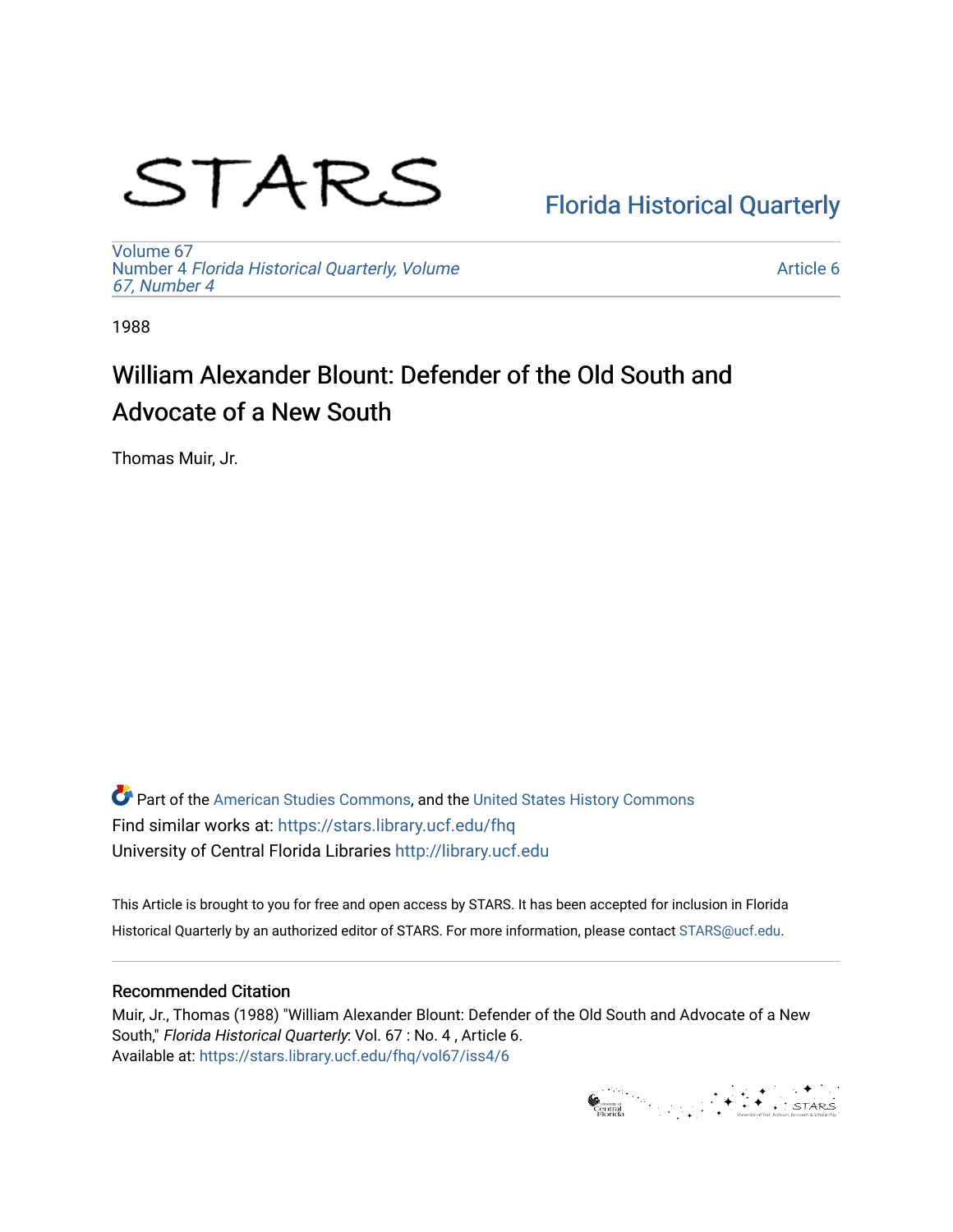### **WILLIAM ALEXANDER BLOUNT: DEFENDER OF THE OLD SOUTH AND ADVOCATE OF A NEW SOUTH**

by THOMAS MUIR, JR.

**W**illiam Alexander Blount, as a child, had experienced the frustrations of poverty and disorder resulting from the Civil War. While steeped in many of the values and traditions of the Old South, Blount was one of the new generation of southern leaders who, after the end of Reconstruction in 1877, strove to modernize the South through industrialization and closer cooperation with northern capitalists. His keen intellect and sharp legal mind served him well as a corporate lawyer for the Louisville and Nashville Railroad in Florida. Blount's legal career in Pensacola spanned the Bourbon period, roughly from 1877 to 1900, when conservative Democrats controlled Florida's politics into the early twentieth-century Progressive era. His actions, at times, reflected conservative Bourbon principles and, in other instances, liberal Populist-Progressive ideas and goals. In either role, Blount epitomized the leadership of the New South. Scholars of southern history have devoted considerable attention to describing the men of the New South, sometimes questioning even if the term New South is historically accurate. More studies of prominent, well-respected professionals like Blount possibly can shed additional light on the ongoing controversial subject of whether or not there was continuity or discontinuity in prewar and postwar leadership in the South. Were the leaders of the New South former planters and large landholders, as W. J. Cash and others contend, or were they southern urban merchants and professionals, as C. Vann Woodward and others suggest? $1$ 

Thomas Muir, Jr., history graduate of the University of West Florida, is the interpretive specialist historian at Arkansas Post National Memorial, Gillett, AR.

<sup>1.</sup> Robert Dean Pope, "Of the Man at the Center: Biographies of Southern Politicians from the Age of Segregation," in J. Morgan Kousser and James M. McPherson, eds., *Region, Race, and Reconstruction: Essays in Honor of C.*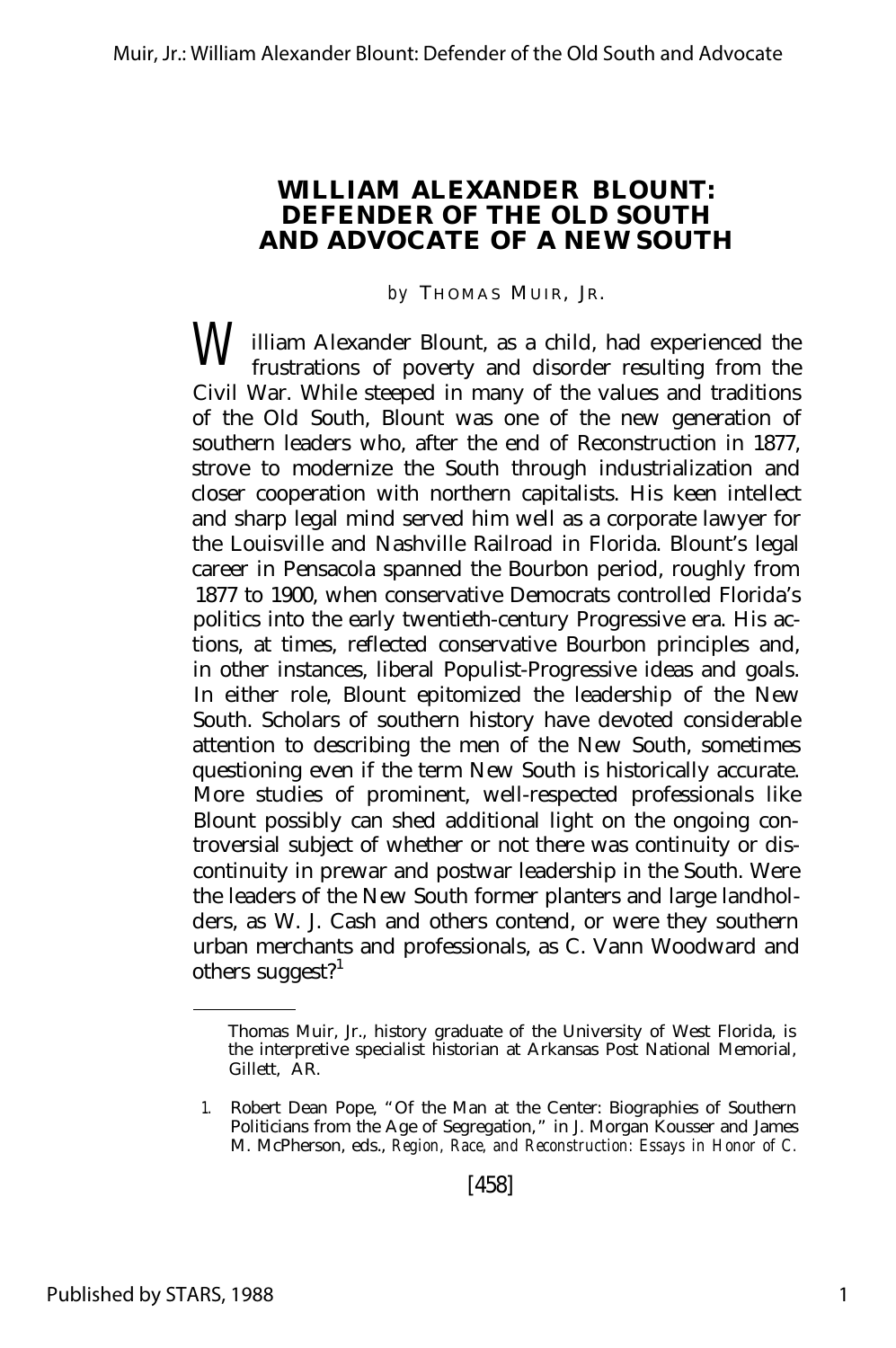Blount took great pride in his distinguished ancestry. His father Alexander Clement Blount, a prominent attorney in New Bern, North Carolina, had married Julia E. Washington in September 1843. Eight years later, in 1851, Alexander moved his wife, their first child, and their slaves to Alabama where the availability of cheap land enabled him to become a plantation owner and turpentine operator. William Alexander Blount, the second of their seven children, was born on October 25, 1851, at the family's log house in Clarke County, Alabama.<sup>2</sup>

Life on a frontier plantation proved inhospitable to Alexander and Julia; she especially missed the social life of New Bern. Consequently, the Blounts left the plantation to caretakers and moved to Pensacola on January 8, 1858. Alexander resumed the practice of law there, busied himself in community affairs, and was an especially active member of the Episcopal church.<sup>3</sup>

Meanwhile, secession sentiment was engulfing Florida and the rest of the South during these years. One observer, an officer in the United States Navy, "found the people at Pensacola in a state of great excitement." Town meetings in support of secession, he wrote, "were being held every evening, where most violent speeches were made to fire the southern heart; men, women and children seemed to have gone mad."<sup>4</sup> During the 1860 legislature, Blount, representing Escambia County, opposed calling a convention to take Florida out of the Union. However, on the third vote, November 22, he went with the majority. When Florida voted to secede on January 10, 1861, he gave his support to the southern cause. Alexander and his oldest

2

Vann Woodward (New York, 1982), 93; C. Vann Woodward, *Origins of the New South, 1877-1913* (Baton Rouge, 1951), 19-22; W. J. Cash, *The Mind of the South* (New York, 1941; reprint ed., New York, 1969), 209-10.

<sup>2.</sup> W. A. Blount's family had served the country since the colonial period as public officials. See "Biography of William Alexander Blount." Blount Family Papers, box 1, Special Collections Department, University of West Florida, Pensacola, 1 (hereafter cited as BFP); W. A. Blount to Jas. P. Taliaferro, August 3, 1910, BFP, box 5.

<sup>3.</sup> Julia J. Yonge, *Christ Church Parish Pensacola, 1827-1927* (Pensacola, 1927) 58; Carrie Washington to Cora Blount, June 29, 1924, BFP, box 1.

<sup>4.</sup> Henry Erben, "Surrender of the Navy Yard at Pensacola, Florida, January 12, 1861," *Military Order of the Loyal Legion of the United States, New York Commandery, Personal Recollections of the War of the Rebellion,* series 2 (New York, 1897), 215-16 quoted in George F. Pearce, *The U.S. Navy in Pensacola: From Sailing Ships to Naval Aviation (1825-1930)* (Pensacola, 1980), 66.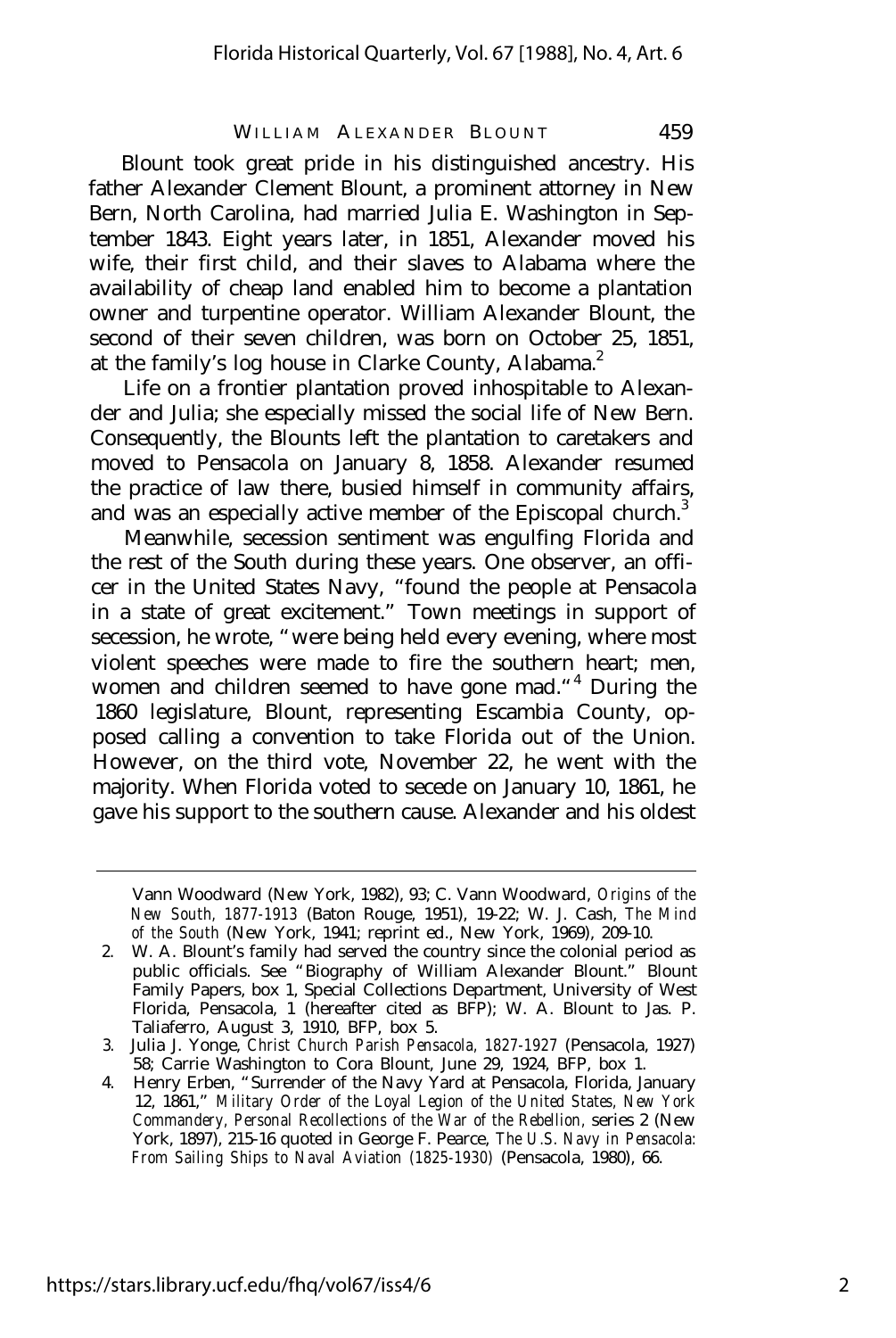

William Alexander Blount. Photograph courtesy of the Pensacola Historical Society.

son Frederick both served in the Confederate Army. With their departure from Pensacola, Julia and the children— William, Ale-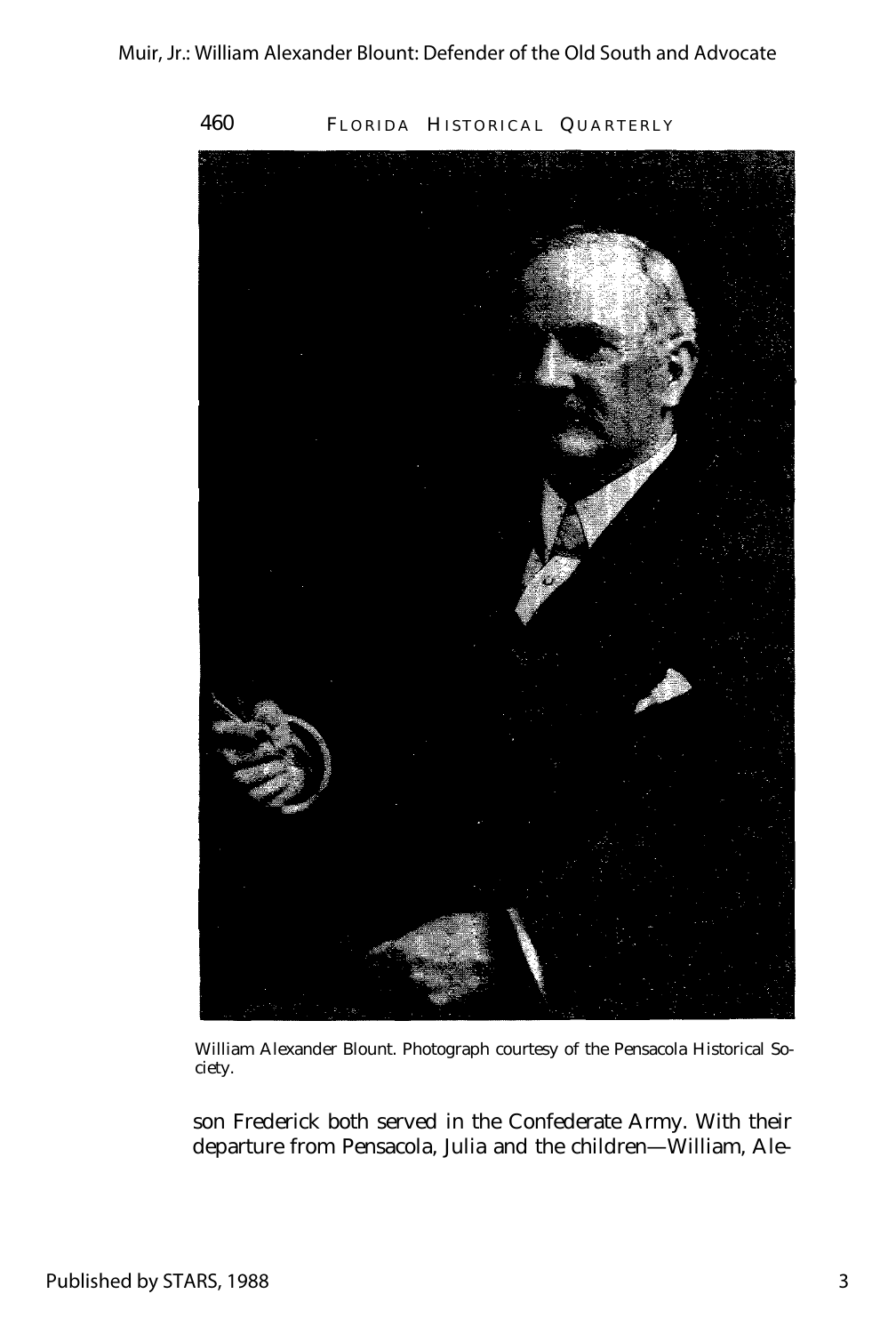xander Clement, Jr., James, Annie, Helen, and Carrie— went back to Alabama to help run the family plantation.<sup>5</sup>

William's early education consisted mostly of instruction by his mother. When the war ended, the Blounts, like most other Southerners, were faced with economic adversity. Believing that economic opportunities were greater in practicing law than operating a plantation, the Blount family returned to Pensacola. There William was tutored for one year and spent another year in self— study to prepare himself for college. In 1869, he entered the University of Georgia to work for a bachelor of arts degree.<sup>6</sup>

Upon graduation, William took a position briefly as a teacher in a small country school in Roberts, Florida. This brief stint at teaching convinced William that law would be a more attractive profession for him to follow. He had shown some interest in law while in college, and he had read law in his spare time. His father, who always turned to law when the family's fortunes declined, encouraged William to continue his education. While still teaching at Roberts, he applied for and received an adjunct professorship at the University of Georgia. His duties were to tutor students in English and mathematics. As an adjunct, William could pay for part of his education and also enroll in the university's school of law. He was graduated with a degree in law in 1873.

William entered the practice of law in the office of Charles W. Jones in Pensacola. When Jones, who had practiced in Florida since 1857, left the firm in 1875, Blount continued alone. Blount always felt "a great obligation" to Jones for the kindness shown him.<sup>8</sup> The 1870s were difficult years to begin a professional career in Pensacola. Still experiencing the effects of the Civil War, Pensacola's economy was extremely sluggish.

<sup>5.</sup> Herbert U. Feibelman, "William Alexander Blount, 'Florida's Greatest Lawyer,' Native of Alabama," *The Alabama Lawyer* 17 (April 1956), 157; Julien C. Yonge, "Pensacola in the War for Southern Independence," *Florida Historical Quarterly* 37 (January-April 1959), 361.

<sup>6.</sup> W. A. Blount, *Platform and Statement of the life of William A. Blount Candidate for the United States Senate* (Pensacola, 1910), 9.

<sup>7.</sup> Ibid.; Feibelman, " 'Florida's Greatest Lawyer,'" 157.

<sup>8.</sup> John B. Jones, "Biography of Charles W. Jones," n.d., Jones Family Papers, box 1, Special Collections Department, University of West Florida; William Watson Davis, *The Civil War and Reconstruction in Florida* (New York 1913; facsimile ed., Gainesville, 1964), 645; W. A. Blount to John B. Jones, October 13, 1897, Jones Family Papers, box 2. C. W. Jones was the first Democrat from Florida to be elected to the United States Senate during Reconstruction.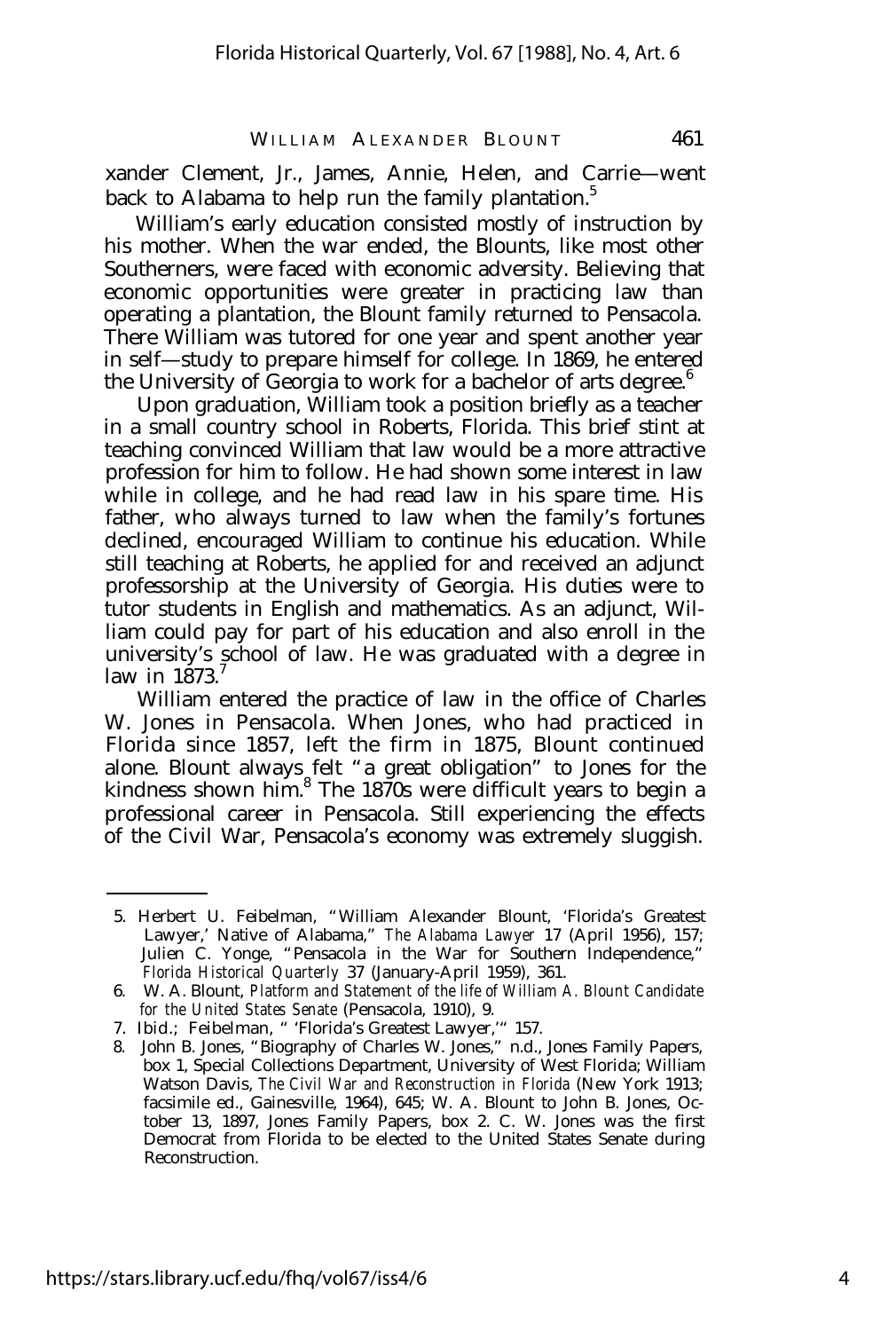The reason for its slow development, Blount concluded, was the "fewness of people and fewness of dollars."<sup>9</sup> As a consequence, income from his law practice was meager, and Blount began speculating in real estate.<sup>10</sup>

Blount, on March 24, 1877, was appointed by Governor George Drew to the Escambia County Board of Public Instruction. While the stipend was only nominal, Blount considered the appointment a civic duty and accepted it with pleasure. Blount and the other two appointees, J. Dennis Wolfe and Philip K. Yonge, were sworn in by Judge J. C. Whitney. Blount served for one term  $11$ 

On June 19, 1878, Blount married Cora Nellie Moreno, and they moved into the house he had recently built on East Wright Street in the more affluent section of Pensacola.<sup>12</sup> The higher elevation of the terrain provided a more healthy environment than that found in the lower-lying sections near the bay. The Blount home sat on a sizeable parcel of land and resembled a small farm. It was surrounded by a well-kept lawn, a privacy hedge, and a picket fence. Blount's barnyard housed ducks, chickens, and horses. Pigeons and gopher turtles were kept for food. The other buildings included a hot house, where flowers and vegetables were grown, and a storage shed for coal and wood. Servant quarters located to the rear of the main house were for their several black employees.

One of the servants, Sydney Wynn, was the son of a slave once owned by the Blounts. Every morning he milked the cows, worked in the garden, and in the winter months built the fires. He served the meals dressed in a white coat. After lunch, he performed the ritual of brushing his employer's coat and bidding him goodbye as he departed for work. Sydney thought of himself as a lifelong friend of the family as well as a personal servant.

11. E. L. Maclay, *Public School Reminiscences* (Pensacola, 1887), 3; Feibelman, "'Florida's Greatest Lawyer,'" 157.

<sup>9.</sup> W. A. Blount, "The Railroads of Florida," *Florida Bankers Association Proceedings* (St. Augustine, 1917), 33.

<sup>10.</sup> Elizabeth D. Vickers and Virginia Parks. "The Golden Dream: Life in Pensacola in the 1870s," *Pensacola Historical Society Quarterly* 7 (Spring 1974), 3; Occie Clubbs, "Pensacola in Retrospect, 1870-1890," *Florida Historical Quarterly* 37 (January-April 1957), 377; William T. Cash, *The Story of Florida,* 4 vols. (New York, 1938) II, 667; Miriam Blount Craig to Thomas Muir, December 12, 1981, letter in possession of author.

<sup>12.</sup> Craig to Muir, December 12, 1981; Regina Moreno Kirshof Mandrell, *Our Family, Facts and Fancies: The Moreno and Related Families* (Pensacola, 1988), 291.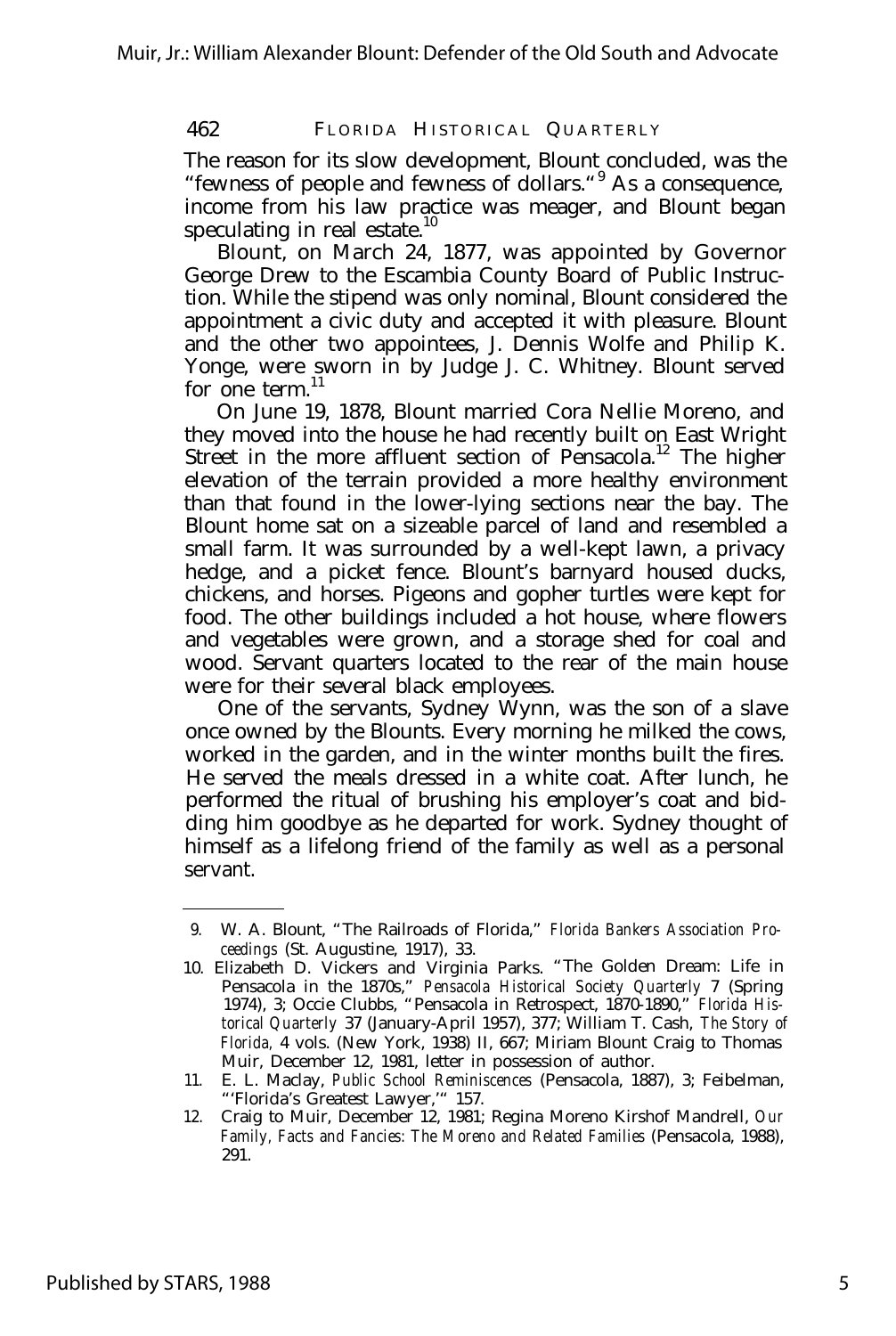Upon the retirement of his father and the death of Frederick, William, by 1880, had become the family leader. His father's longtime connection with the railroads probably influenced Blount's choice of clientele. One of William's early clients was Daniel F. Sullivan who began work as an Irish immigrant and who, together with his brother, became a major force in the banking, lumber, and railroad industries of west Florida. In 1877, Daniel Sullivan purchased the Pensacola and Louisville Railroad, and three years later, on February 27, 1880, he sold control of it to the Louisville and Nashville Railroad Company (L&N).

Subsequent to this agreement, the Pensacola and Atlantic Railroad Company (P&A), with the L&N as its major stockholder, was formed to purchase Sullivan's Pensacola and Louisville Railroad. The P&A received a charter of incorporation on March 21, 1881, from the Florida legislature, permitting Pensacola and west Florida to connect with the railroad systems west of Tallahassee. Sullivan was named, along with William Dudley Chipley and Milton H. Smith, as incorporators of the line, and William Blount became the company's attorney. The P&A went to work immediately to fulfill the obligations of its charter with an official ground breaking which took place in a ceremony at Pensacola on August 22, 1881.<sup>13</sup>

The P&A was completed in May 1883, making travel from Pensacola to Jacksonville possible without changing cars. Although the railroad was finished; problems plagued the company because of the land grant it had received from the state. The Internal Improvement Fund continued to cause political problems in Florida as it had since the Civil War. The new railroad also prompted extensive litigation involving contracts, construction costs, unauthorized use of company land, negligence suits, and rate disagreements. These litigations provided a good opportunity for a capable, young corporate lawyer like William Blount to become recognized.<sup>14</sup>

<sup>13.</sup> The road was originally named the Alabama and Florida. In 1877, upon purchasing the railroad, Sullivan renamed it the Pensacola Railroad. Dudley Sady Johnson, "The Railroads of Florida, 1865-1900" (Ph.D. dissertation, Florida State University, 1965), 118; George Warren Pettengill, *The Story of Florida Railroads, 1834-1903* (Boston, 1952), 115; *The Matter of the Alabama and Florida Railroad Company Declared Bankrupt, U. S. Circuit Court, Fifth Judicial Circuit of the Northern District of Florida* (Washington City, 1869), 8; "Blount" entries in James A. Servies, A Bibliography of West Florida, revised ed., 3 vols. (Pensacola, 1978), I, 292.

<sup>14.</sup> Thomas Muir, Jr., "William A. Blount, Railroad Advocate," in Virginia Parks, ed., *Iron Horse in the Pinelands* (Pensacola, 1982), 73-78.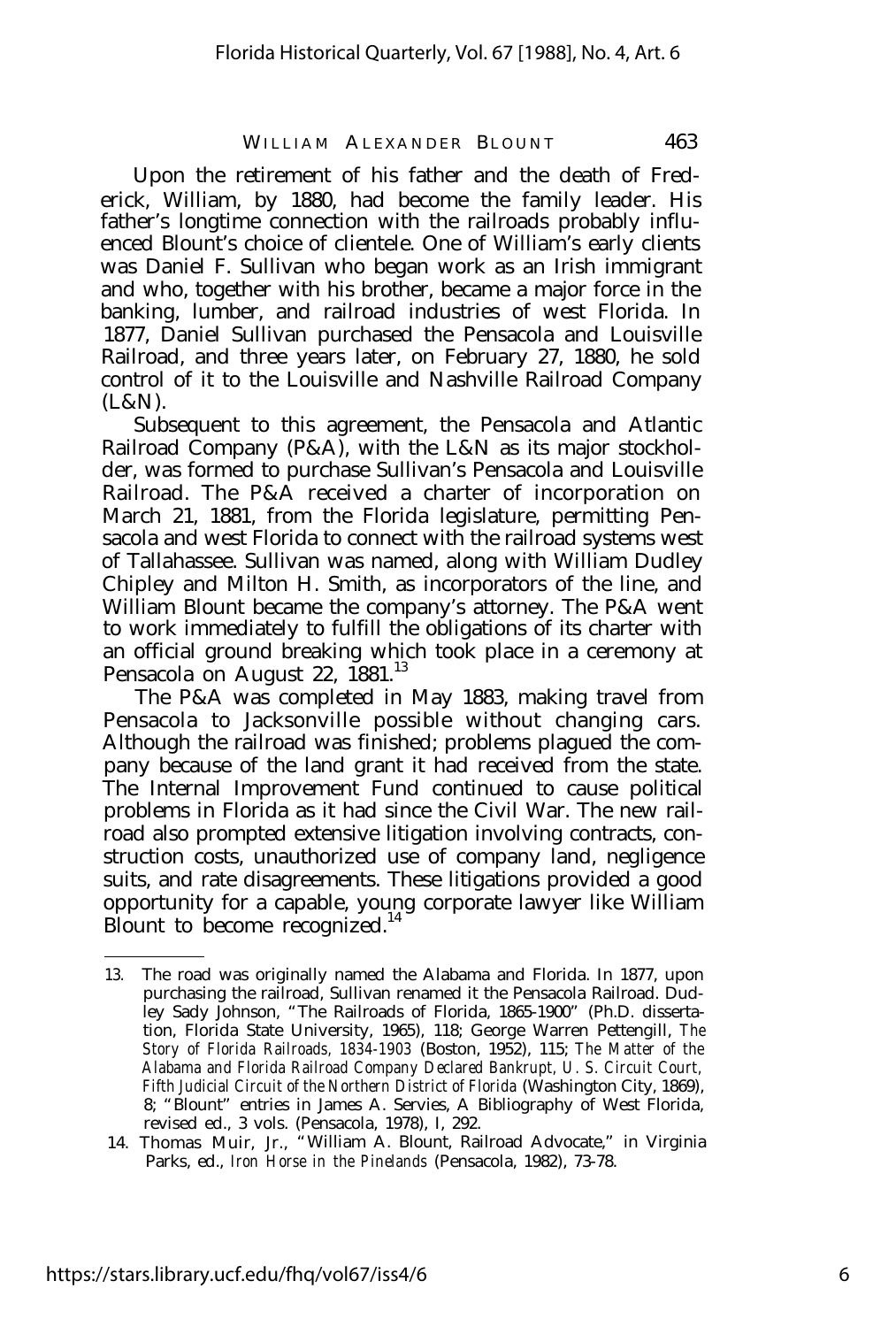Blount welcomed the additional legal work and income as P&A's attorney. However, he still had time to follow other business pursuits and to participate in civic organizations. Blount was a member of a management committee with Stephen R. Mallory, Jr., and J. S. Leonard which published the Pensacola *Advance Gazette* from 1882 until late in 1883 when a change was made in control of the paper.<sup>15</sup> He held the office of Noble Grande in the Pensacola lodge of the International Order of Odd Fellows, and he was also a member of the Osceola Club, an exclusive men's club started in 1883. In return for legal expenses, Blount often received company shares from businesses that he represented. In return for work performing title searches, liens, and collections, he became an officer of the Building and Loan Association.<sup>16</sup>

In 1884, Blount's brother Alexander Clement, Jr., joined the law firm. The extra help in the office permitted Blount to pursue additional legal and governmental activities. He became involved in his first public service at the state level in 1885. In the spring of that year, county conventions were held throughout Florida to select delegates to the upcoming constitutional convention which would write a new state constitution. Blount was one of the four delegates elected to represent Escambia County.<sup>17</sup>

The call for a state constitutional convention came at the height of Bourbon, or conservative Democratic, dominance in Florida politics. The Bourbons were kindly disposed toward corporate interests, especially railroads. Of the 108 delegates, eighty-two, including Blount, were conservative Democrats; the remainder were liberal Democrats who were beginning to develop some support in Florida.<sup>18</sup> The liberals charged corporate attorneys who were delegates with representing the special interests of the railroads. The Pensacola Commercial also held this view. An article in the paper alleged that corporations were influencing certain delegates.<sup>19</sup> It was disclosed that Blount carried a railroad pass which allowed him to travel at L&N expense, and liberal Democrats considered a railroad pass a form of bribery. Blount's right to a seat at the convention was challenged,

<sup>15.</sup> *Pensacolian,* December 15, 1883.

<sup>16.</sup> *Pensacola Semi-Weekly Commercial,* October 27, 1882.

<sup>17.</sup> *Pensacolian,* May 2, 1885.

<sup>18.</sup> Edward C. Williamson, *Florida Politics in the Gilded Age, 1877-1893* (Gainesville, 1976), 135.

<sup>19.</sup> *Pensacola Commercial,* July 8, 1885.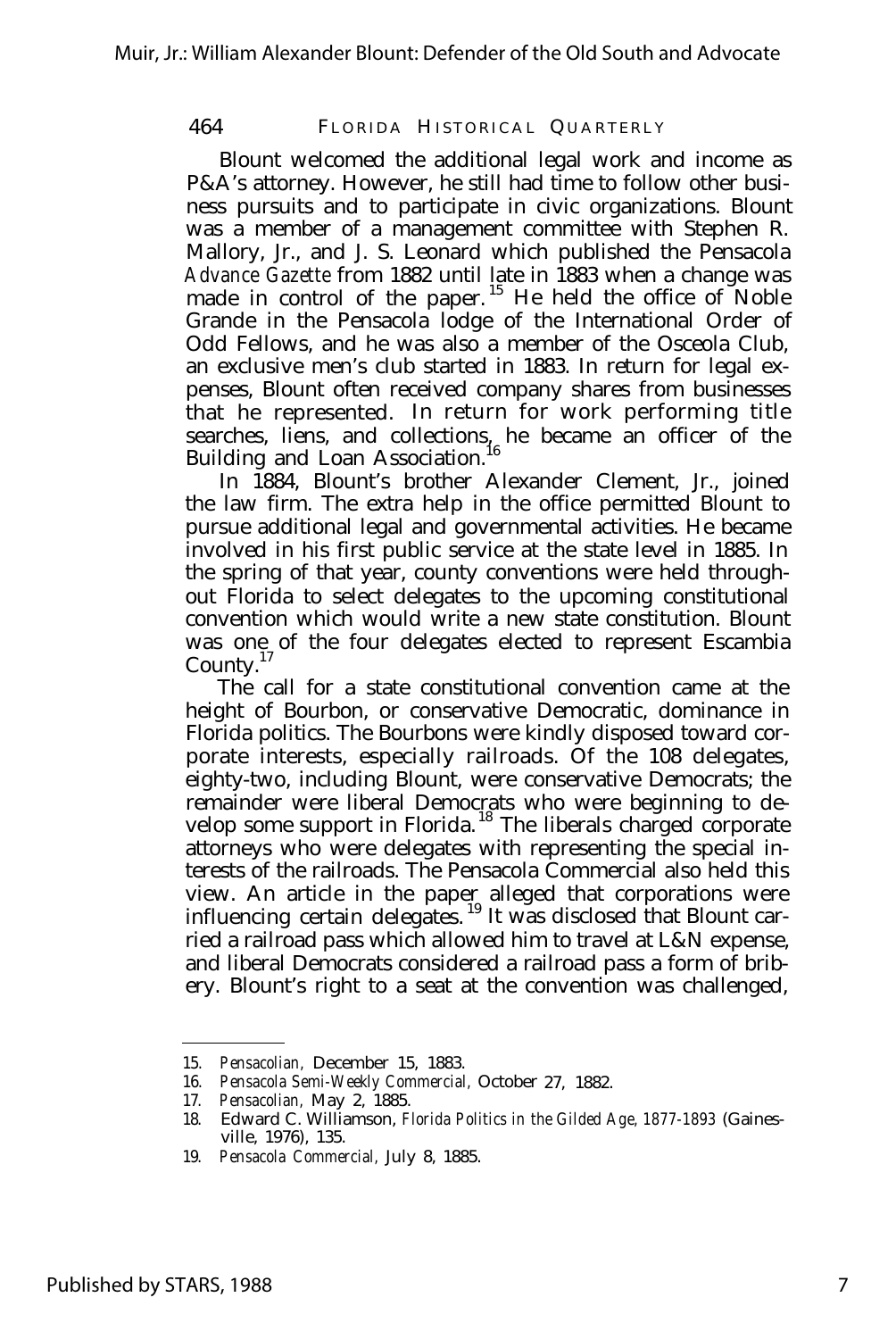but with Bourbon support, he retained his position. The controversy, however, resulted in a constitutional provision that prohibited the issuance of railroad passes to elected representatives or salaried officers of the state. Blount supported this provision $20$ 

Blount also voted in favor of the controversial issue that would permit foreigners and aliens to purchase land in Florida. The railroads wanted to sell their acreage and encouraged foreign immigration for this purpose. The liberals viewed this measure as an attempt to establish the English landlord and tenant system. They declared that English lords had their imitators at the convention and that former slaveholding aristocrats were not yet extinct.<sup>21</sup> Most of the liberal Democrats were strong nativists and opposed immigration.<sup>22</sup>

Blount's voting record on other sections of the constitution provides evidence that he did not always support the views of big business. He favored an article prohibiting the state's credit or tax revenues— or revenues from any county, city, borough, or township— from being used to benefit individual corporations. The article also prohibited those governing bodies from becoming a joint owner or stockholder in a corporation, something of which many of them had been guilty. For instance, at one time the city of Pensacola had controlled the stock of the Alabama and Florida Railroad Company which later went into bankruptcy. Blount also voted for a provision that would allow the legislature to tax industries and to pass laws to correct discriminatory rates by common carriers. The latter resulted in the establishment of a railroad commission to regulate railroad freight and passenger rates.<sup>23</sup>

Following the convention, Blount returned to his Pensacola law practice. Liberal Democrats in the legislature stepped up their efforts to regulate the railroads in the public interest. In 1886, they attempted unsuccessfully to prevent an attorney employed by a corporation from serving as a public official.<sup>24</sup> On June 7, 1887, the legislature established a Railroad Commission over the opposition of conserative Democrats. The commission

23. W. A. Blount, *Platform,* 11.

<sup>20.</sup> *Journal of the Proceedings of the Constitutional Convention of the State of Florida,* June 9, 1885 (Tallahassee, 1885), 53, 500; *Pensacola Commercial,* June 20, 1885; W. A. Blount, *Platform,* 11.

<sup>21.</sup> *Pensacola Commercial,* July 11, 1885; *Pensacolian,* June 4, 1885.

<sup>22.</sup> C. Vann Woodward, *The Burden of Southern History* (Baton Rouge, 1960; reprint ed., New York, 1969), 108.

<sup>24.</sup> *Pensacola Commercial,* June 12, 1886.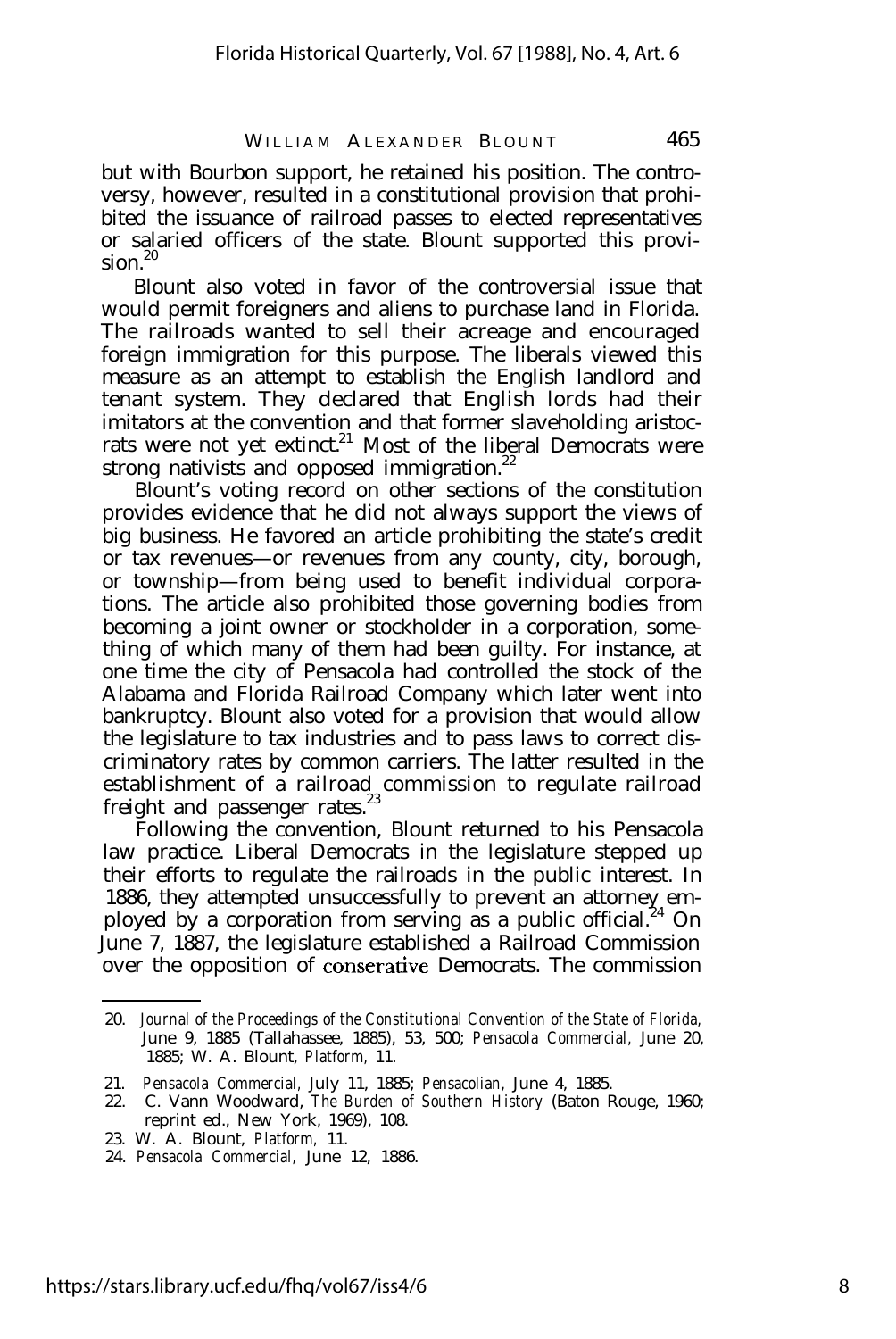set a passenger rate of three cents per mile on all railroads in Florida.

The P&A refused to comply with the new regulation. The road, covering a distance of 161 miles, could be travelled in seven to nine hours at a cost of \$7.25, or a rate of 4 11/16 cents per mile. A lesser rate, officials of the P&A claimed, would cause the company to lose money.<sup>25</sup> With Blount as their legal council, the P&A contested the three cents per mile regulation. While Blount recognized the legality of the Railroad Commission and its power to make rate schedules, he argued that this right was not "conclusive"; only the court could render a final decision on matters concerning private property rights. This power, he believed, should not be vested in a three-member commission because it was a violation of the due process clause in the Fourteenth Amendment to the United States Constitution. Blount argued that to deprive the P&A of the "beneficial use" of its property by ordering the road to operate under an unfair low rate was taking property without due process of law.<sup>26</sup>

On appeal, the Florida Supreme Court issued a ruling after the Railroad Commision's rate-setting order was declared legal by a lower court. The Railroad Commission's constitutionality was confirmed by the Florida Supreme Court, but the commission's power to regulate transportation came under close scrutiny. Chief Justice Raney cited the precedents of the "Granger Cases" involving the question of regulation in several mid-western states. The consensus in these cases stated that if a rate did not allow the railroad to cover operating expenses, it would ultimately result in the company becoming worthless thus depriving it of the beneficial use of its property which would be a violation of the Fourteenth Amendment. Justice Raney also noted that the P&A provided the only rail service in west Florida. The judgments against the P&A by the lower courts were reversed, therefore, and the Florida Supreme Court granted an injunction against enforcement of the Railroad Commission's rate.<sup>27</sup> This victory gained Blount a statewide reputation, and his legal expertise was in greater demand.

Blount preferred the role of the courtroom lawyer, and was quick to espouse his high regard for the dignity and ethics of his profession. In one incident, at the United States Circuit

<sup>25.</sup> *Pensacola and Atlantic Railroad* v. *State,* 5 *Southern Reporter* (1889), 842 (hereafter cited as *P&A* v. *State).*

<sup>26.</sup> *Pensacolian,* July 28, 1888.

<sup>27.</sup> *P&A* v. *State,* 845.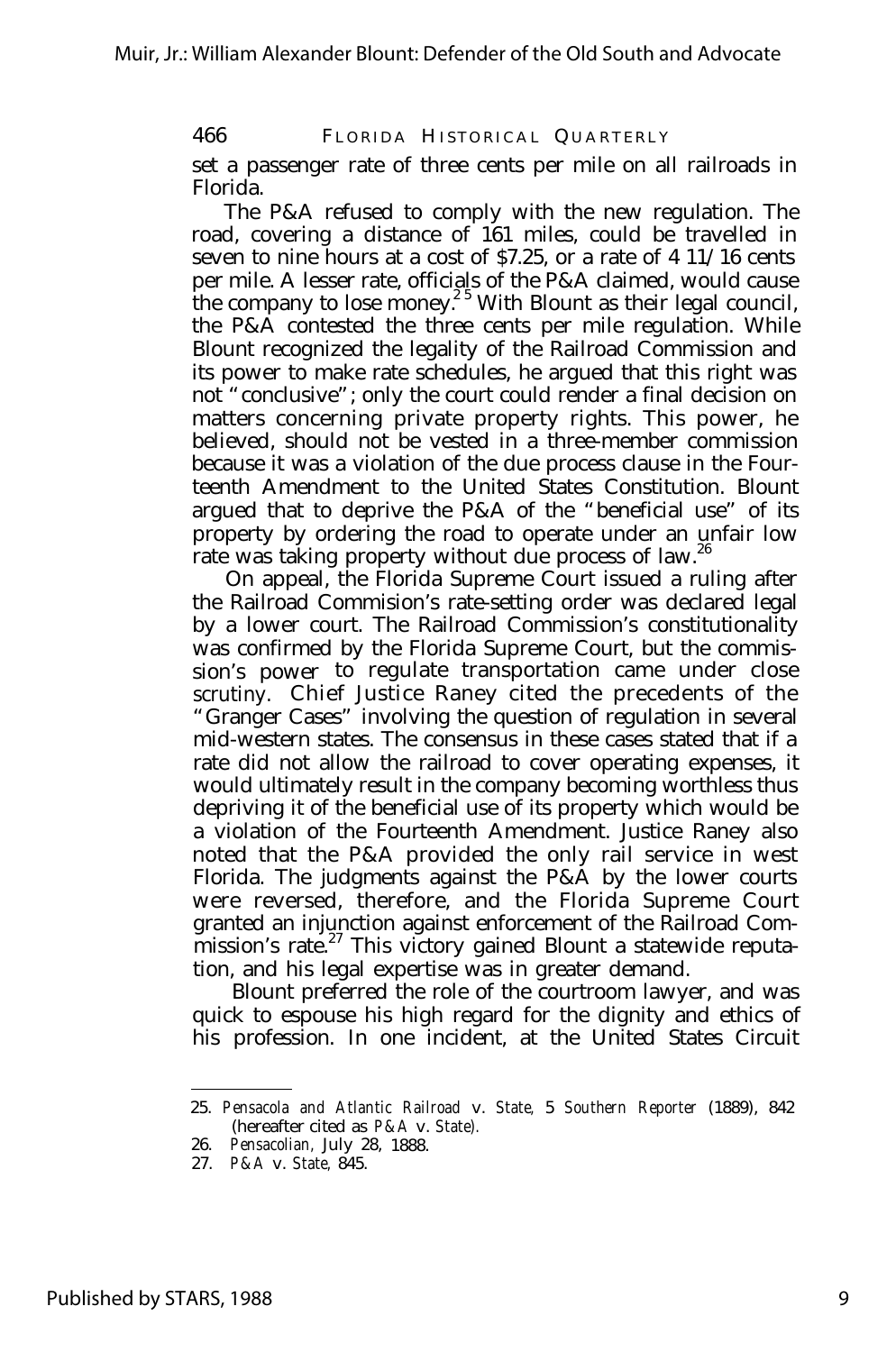Court in Pensacola, Blount took the district attorney to task for his remarks criticizing the "sharp practice" indulged in by local lawyers. Blount declared: "in this section of the state every lawyer presumed another to be a gentlemen. They might sometimes refer to another's want of intelligence, or the puerility of his arguments, but they never charge him with ungentlemenly acts."<sup>28</sup>

In another more serious incident before a local court, Blount became involved in a heated argument with the opposing attorneys. A dispute had arisen between the Terminal Railroad Company and the Pensacola and Perdido Railroad. Both companies contested the ownership of a section of land near the city and the right to build on the property. When both sides employed armed guards to enforce their alleged property rights, Pensacola seemed on the verge of a railroad war. Blount had been a director of the Pensacola and Perdido, a small road running from Pensacola to Millview, Florida, since 1882. When the companies finally brought the case to court, harsh language erupted between the attorneys which resulted in a courtroom brawl. The local paper reported that "soon the courtroom became a pugilistic stage upon which several prominent persons played leading roles." The contestants suffered noticeable damage, "among the catalogue being black-eyes, bit fingers, bruised heads, broken finger bones, and torn clothing." Blount carried a lump on his hand the rest of his life from the fracas. The combatants were Blount and C. B. Parkhill against J. C. Avery and Hunt Chipley. All parties shook hands and apologized at the next session of court. The attorneys' code of ethics required that loyalty to the bar should overcome any bitter dispute encountered in the courtroom.<sup>29</sup> An example of this is seen when George McWhorter, one of Blount's antagonists in the Railroad Commission cases, died in 1891. Blount handled his legal estate and served as a pallbearer at his funeral.<sup>30</sup>

In 1891, the legislature voted the Florida Railroad Commission out of existence. For all practical purposes, the commission had ceased to operate with the loss of McWhorter, and a Populist dominated legislature chose to discontinue the commission rather than accept the appointment by the governor of a railroad sympathizer to the vacant seat. However, in 1897 John C. Stockton, a liberal representative from Duval County in the

<sup>28.</sup> Pensacola *Daily News,* April 1, 1891.

<sup>29.</sup> Craig to Muir, December 12, 1981; Pensacola *Daily News,* June 19, 1892.

<sup>30.</sup> Pensacola *Daily News,* May 26, 1891.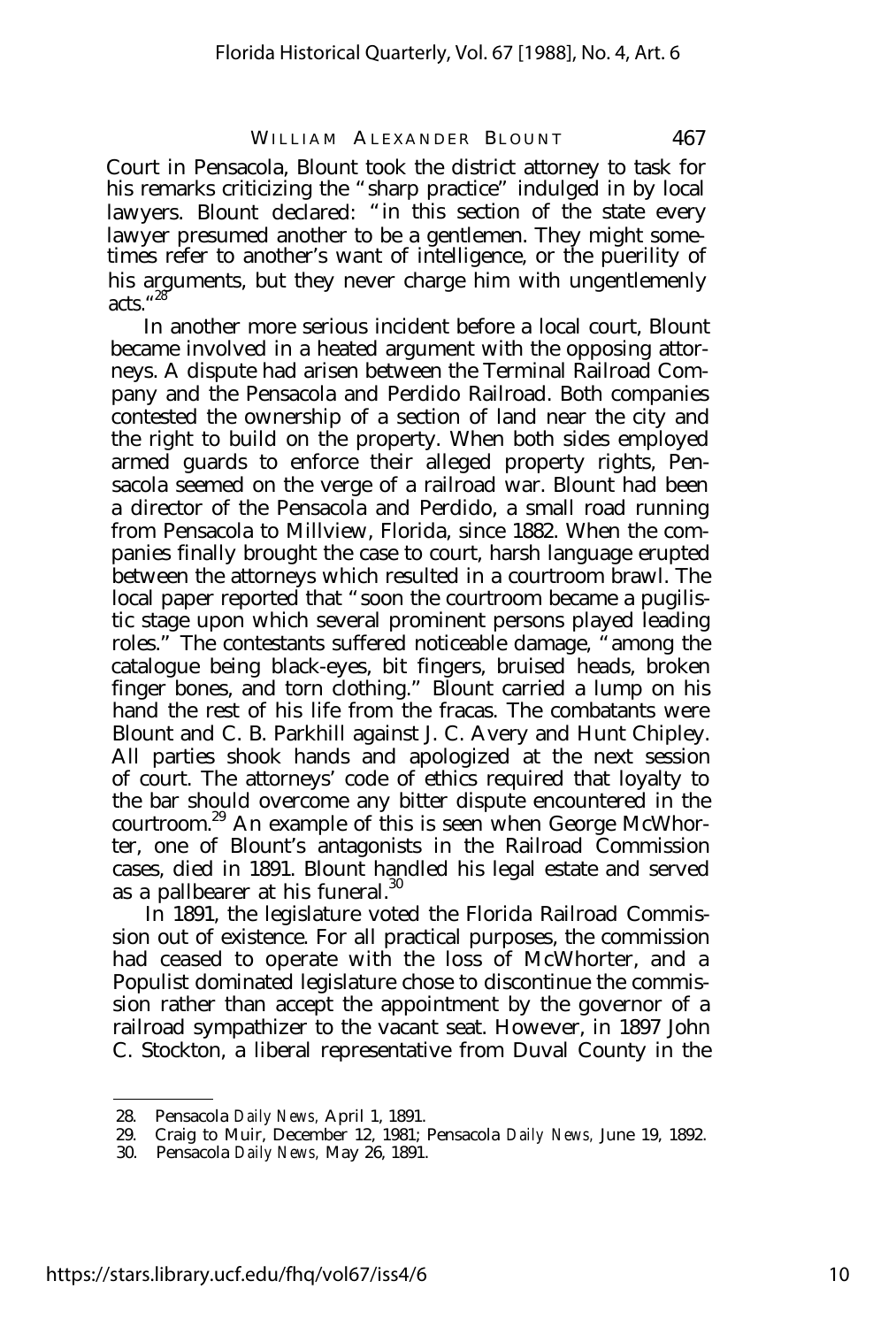Florida House of Representatives, spearheaded legislation establishing a new and stronger Railroad Commission through the legislature. Blount again would find himself having to explain to the public the L&N's position on the rate issue.<sup>3</sup>

At the beginning of the new century, Blount could look back upon over twenty years of service to the city of Pensacola. He was elected president of the Chamber of Commerce, an organization in which he had long been active, and he served from 1900 to 1904. Under his direction the Chamber gave financial support to revitalize an old community event, Mardi Gras. Blount remembered the first celebration of Mardi Gras in Pensacola in 1874. The tradition was reborn in 1900 with the reorganization of the Knights of Priscus Association. All members of the Blount family were active participants in the celebration.<sup>32</sup>

Blount announced in 1902 that he would seek a seat in the Florida Senate on the Democratic party ticket. One observer predicted that Blount "will go into the State Senate and add to that body a force . . . which must in the very nature of things eventually exert a profound and far reaching influence." During a campaign rally at the Pensacola Cosmopolitan Club, the *Daily News* reported, "Blount told his audience he was not a politician, was seeking office for the first time in his life and [had] never asked a single man to vote for him."<sup>33</sup>

Since no candidate challenged Blount, he did not need to campaign extensively or announce a platform. When the legislature convened on April 10, 1903, Blount was sworn in by Chief Justice E. C. Maxwell. He was appointed to the Judiciary, Organized Labor, Commerce and Navigation, Railroads, and Claims standing committees. A first order of business for the 1903 Florida legislature was to form a committee to arrange a visit by the governor, cabinet members, and the legislators to Pensacola to meet the officers and men of the ships that belonged to the North Atlantic Fleet then visiting the Pensacola Navy Yard.<sup>34</sup>

After their trip to Pensacola, Blount and the other state officials and legislators returned to Tallahassee "ready for busi-

<sup>31.</sup> Kathryn T. Abbey, "Florida Versus the Principles of Populism, 1896- 1911," *Journal of Southern History* 4 (November 1938), 467-73.

<sup>32.</sup> Pensacola *Daily News,* January 31, 1902; Barbara L. Fisher, "A History of Pensacola's Mardi Gras from 1900 to 1930," *Penscola Historical Society Quarterly* 7 (October 1972).

<sup>33.</sup> Pensacola *Daily News,* June 18, 1902.

<sup>34.</sup> Florida *Senate Journal* (1903), 283. These were ships which would later make up the "Great White Fleet."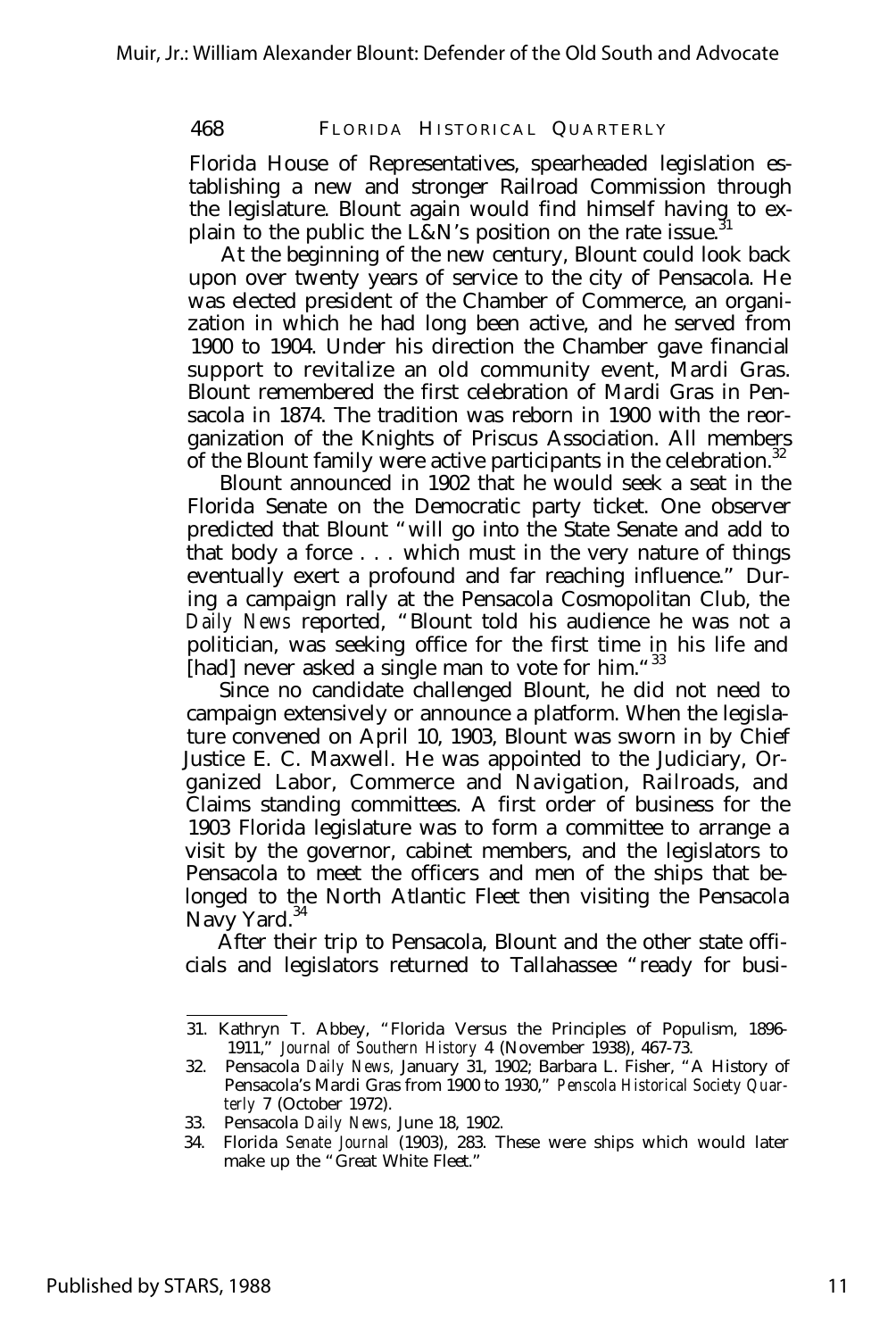ness."<sup>35</sup> Blount sponsored one of the early bills which called for state support for public high schools and grade schools; he wanted to be sure that the best educational facilities would be "within reach of every child in Florida, rich or poor."<sup>36</sup> The bill would extend the annual school term to eight months; Florida's school year had been only 104 days. The bill passed. $37$ 

During the 1905 session, Blount continued to support education. He helped sponsor the Buckman Act which merged all of the small, state-supported seminaries and colleges into three institutions— the University of the State of Florida (for male students), Florida Female College, and Colored Normal School. The Act created a Board of Control to oversee the state university system. It was signed into law by Governor Napoleon B. Broward on June 5, 1905.<sup>38</sup> While in the legislature, Blount made it clear to the public that he would oppose any measure that sought special privileges for corporations although, as he put it, "in many instances those interested in the passage of the bills were my personal friends and greatly desired their passage."<sup>39</sup>

During the 1905 session, Blount offered an amendment to a "Jim Crow" bill sponsored by John C. Avery, the representative from Escambia County. The bill called for the separation of white and black passengers on public street cars. Blount claimed that the bill, in its original form, would do harm financially to the operators of the street cars because they would have to provide separate cars for each race. Blount also happened to be an attorney for, and shareholder in, the Pensacola Electric Company which ran Pensacola's street cars. Blount's amendment called for separation of whites and blacks on the same street cars, a measure that would save companies the expense of providing separate cars. The bill proposed by Blount also called for an exception to this arrangement by permitting black nurses in charge of white invalids or children to sit with white passengers. The amended bill was approved by the legislature, but was held

<sup>35.</sup> Pensacola *Daily News,* April 21, 1903.

<sup>36.</sup> W. A. Mount, *Platform,* 13.

<sup>37.</sup> Florida *Senate Journal* (1903), 123; Charlton W. Tebeau, *A History of Florida* (Coral Gables, 1971), 305; Lucius Ellsworth, *Pensacola: Deep Water City* (Tulsa, 1982), 86.

<sup>38.</sup> The bill was first introduced by Representative H. H. Buckman from Duval County. Florida *House Journal* (1905), 795; *Laws of Florida* (Tallahassee, 1905), 37; *Pensacola News Journal,* April 9, 1905; Samuel Proctor, "The University of Florida: Its Early Years, 1853-1906" (Ph.D. dissertation, University of Florida, 1958), 475-83.

<sup>39.</sup> W. A. Blount, *Platform,* 12.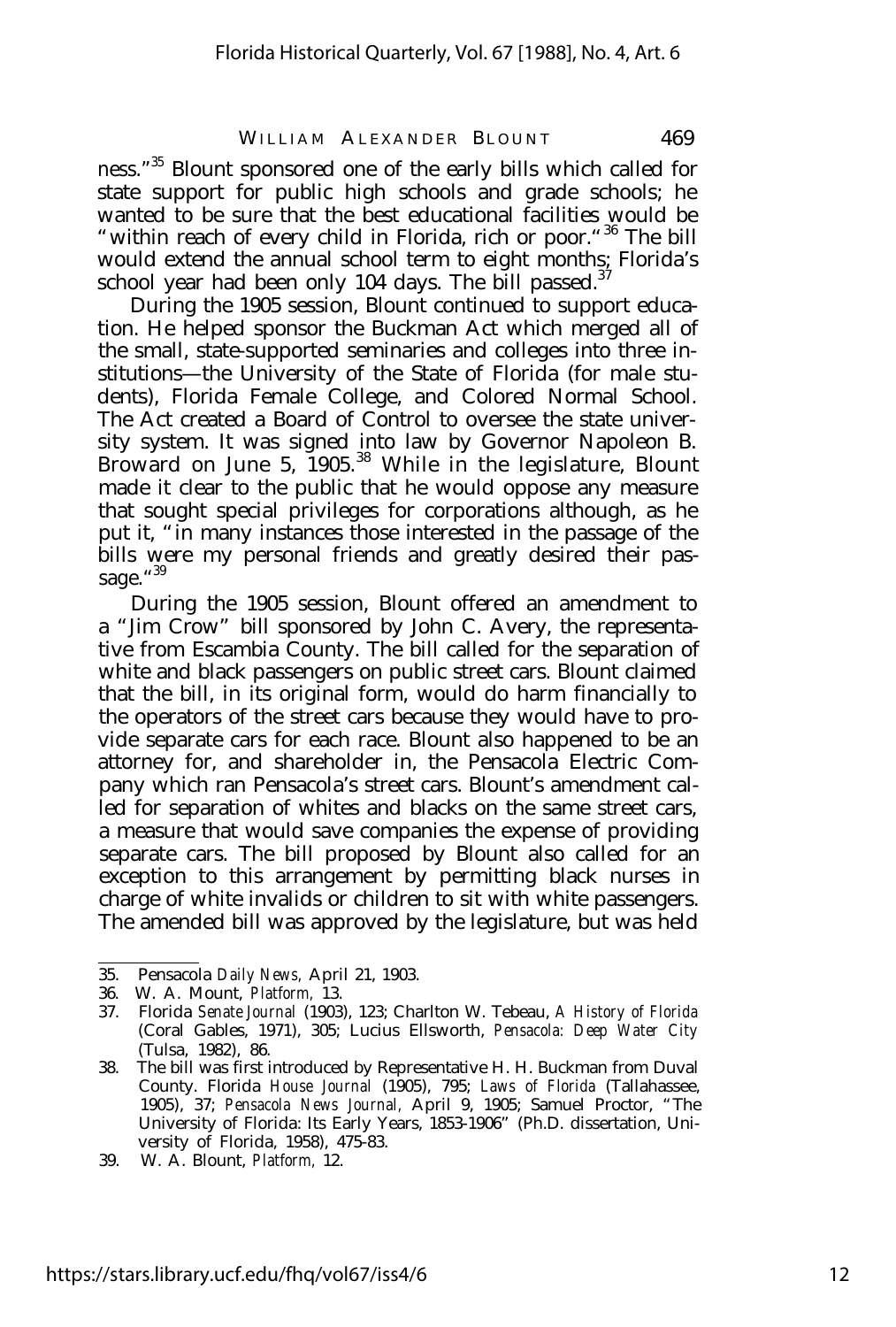unconstitutional by the Florida Supreme Court. The court ruled that it violated the Fourteenth Amendment by giving nurses privileges denied other blacks.<sup>40</sup>

Blount announced in May 1905 that, due to private business obligations, he would not run for reelection to the Florida Senate. He had served only a single term from 1903 to 1905.<sup>41</sup> Invited to speak at a rally for the Democractic party candidates in the 1905 municipal election primaries in Pensacola, Blount told the voters precisely where he stood on the racial issue because he was "desirous of letting the people of Pensacola know that there was no truth in the rumor that I was not willing to stand square and flat footed upon the platform representing the White Democratic Party." Blount referred in his speech to the days of Reconstruction when Pensacola had a black city council president and city marshal. Recalling his childhood, he mentioned a slave boy with whom he had explored for gopher turtles, and the faithful servant who was with his family for twenty-five years. Negroes, he believed, "filled the sphere for which they were intended." Blount believed that even if the population was predominantly black, "the white man must rule." Despite some of Blount's progressive ideas on government and improving the quality of life in the community, his opinion toward black Americans was evident. He firmly believed the black man should be kept out of politics and in a socially inferior position.<sup>42</sup>

Blount's old nemesis, the railroad rate issue, began to demand attention again. Late in 1902, the Florida Railroad Commissioners notified the Louisville and Nashville Railraod to appear in Tallahassee on July 1, 1903, to present evidence why rates, as proposed by the commissioners, should not go into effect. The new rate would be three cents per passenger mile, a reduction of one cent for the L&N. Not satisfied with the L&N's protests, the Railroad Commission then revoked their

<sup>40.</sup> The city of Pensacola, with the support of the Chamber of Commerce, enacted similar legislation for the same purpose, *Andrew Patterson* v. *Isham Taylor,* 40 *Southern Reporter* 493 (1906); Florida *House Journal* (1905), 14; *Pensacola News Journal,* April 9, August 3, 1905. Since 1887, various measures had been passed by the Florida legislature to provide separate accomodations for blacks.

<sup>41.</sup> *Tallahassee True Democrat,* May 28, 1905. The *Tallahassee True Democrat* declared it was a "distinct loss to the interests of the state."

<sup>42.</sup> *Pensacola News Journal,* June 6, 1905; The available documentation on political offices held by blacks in Pensacola during Reconstruction is vague. *Pensacola Weekly Observer,* June 23, 1868; *West Florida Commercial,* April 30, 1968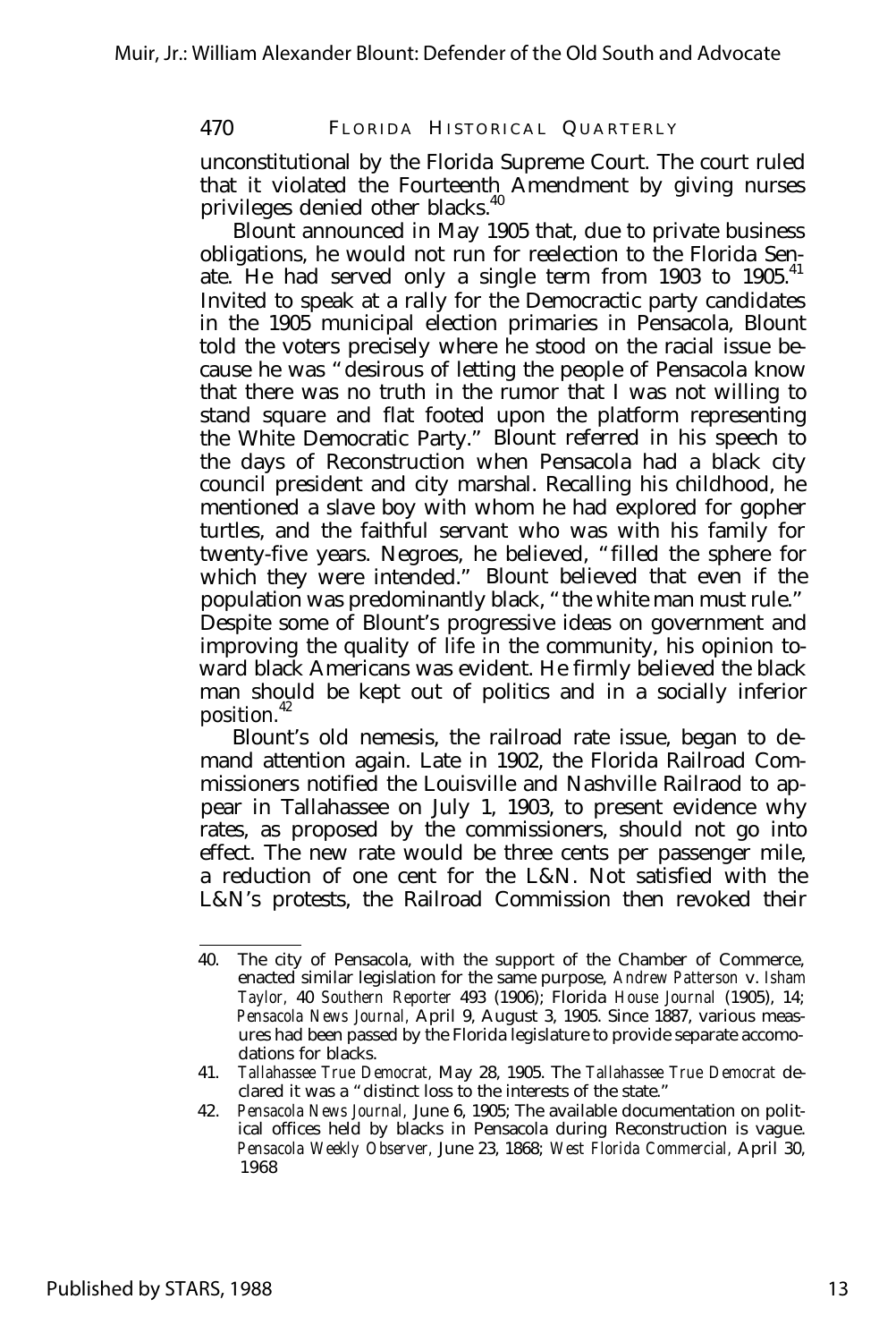order and changed the required compliance date for the railroad to May 1903. The commissioners desired to bring the case to court for a quick legal settlement; litigation was inevitable. Blount filed for an injunction against enforcement of the lower rate in the United States Circuit Court, and his appeal was granted. The judge ordered the L&N to post \$20,000 bond pending disposition of the case.<sup>43</sup>

When the case went to court, Blount contended the L&N was entitled to earn a fair return on its property. A three cents rate, he argued, would cause the road to operate at a loss. Blount produced several witnesses with knowledge of the operating expenses and an elaborate statement on  $L\&N$  losses in conducting business in west Florida. Blount told the court that if the road were forced to reduce its rates, an additional loss of \$21,000 annually would be incurred.<sup>44</sup>

The Railroad Commission countered by undertaking an audit of the L&N's records since 1897. The commission's plan for a quick end to the litigation failed because the audit would take several years to complete. In 1909, with the audit well underway, the commission asked the legislature in its annual report for an additional \$5,000 to complete the lengthy investigation. Finally, late in 1909, the commission reported findings of its audit of L&N's accounts, and concluded that the three cents rate was reasonable.<sup>45</sup>

Blount then proposed a compromise settlement to the Railroad Commission: the railroad would accept the three cents rate if the commission would assume part of the cost of the years of litigation. The commissioners agreed to the L&N's offer upon the advice of their attorney, L. C. Massey. Massey and Blount, who had first debated rate issues in west Florida courtrooms some twenty years earlier reached an agreement on April 24, 1911, and the L&N put the new rate into effect in May 1911.<sup>46</sup>

In 1910, some members of the American Bar Association (A.B.A.) expressed interest in electing a Southerner like Blount as president of the organization. Blount had been a member since 1894. Blount wrote a colleague in Savannah, Georgia. "I had not considered myself as a possibility, because I am not

<sup>43.</sup> *Sixth Annual Report of the the Railroad Commission of the State of Florida* (Tallahassee, 1903), 12-17.

<sup>44.</sup> *Twelfth Annual Report of the Railroad Commission of the State of Florida* (Tallahassee, 1909), 14.

<sup>45.</sup> Ibid.

<sup>46.</sup> *Fifteenth Annual Report of the Railroad Commission of the State of Florida* (Tallahassee, 1912), 21.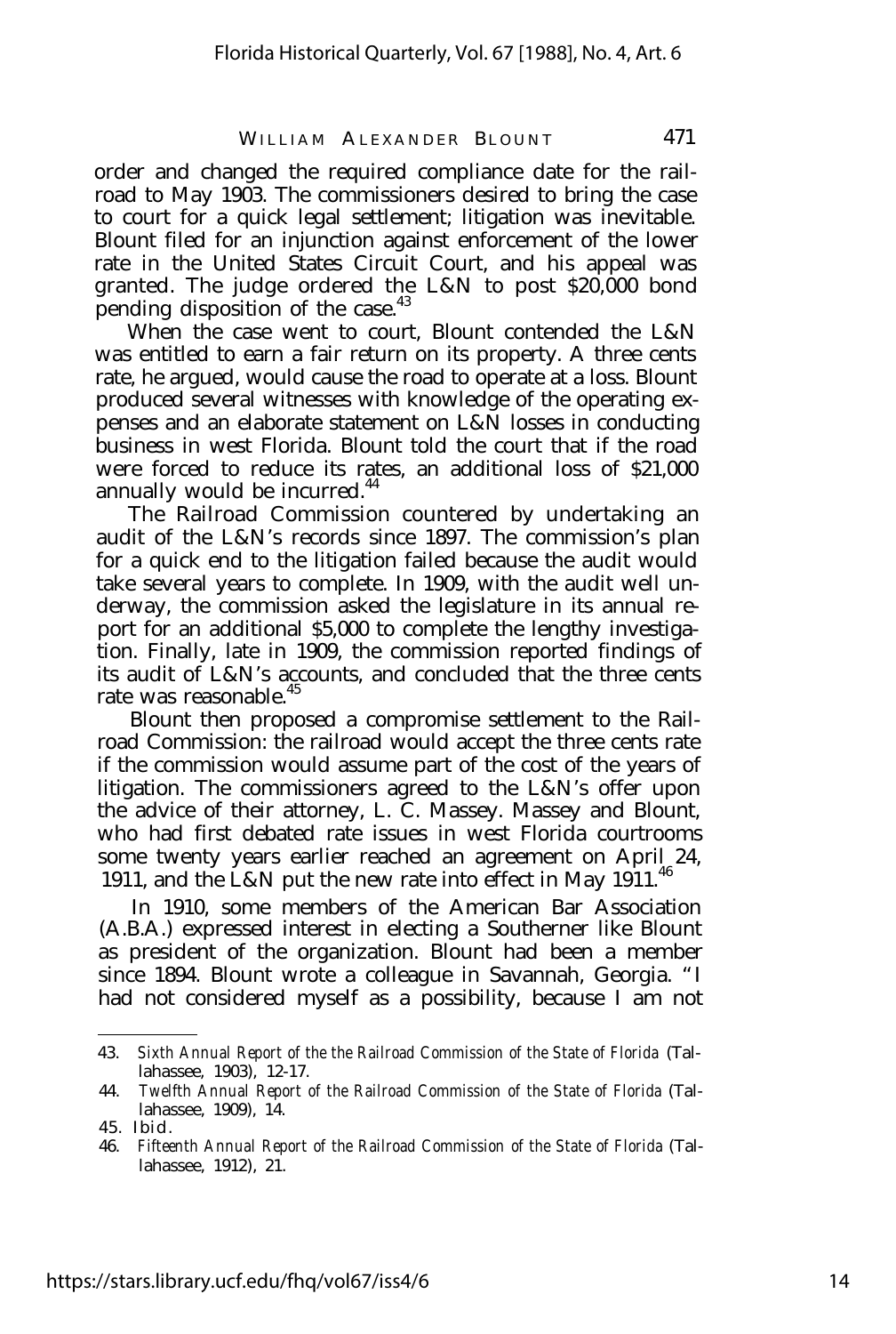nationally known." Although he had attended only three previous A.B.A. meetings, he said, "I would neither be human nor truthful were I to say that the selection of me for the position would not be exceedingly gratifying."<sup>47</sup> If he did not become president of the organization, Blount hoped for an appointment to one of the association's committees. He told another colleague in New York that he wanted to work with the committee on Uniform State Laws, "it being larger and perhaps the more important." He did not want the appointment, however, if it meant displacing another attorney with a more impressive record of service to the association.<sup>48</sup>

Blount did not become president of the American Bar Association at the time, but he did receive the committee appointment that he sought. In 1911, he was elected president of the Florida Bar Association. In an address to the Florida Bar, he told them, "the association should be a very powerful factor in procuring good, and defeating bad, legislation."<sup>49</sup> Much of his one-year term was devoted to increasing membership which Blount felt was essential to the strength of the organization.

Later that year, 1911, Blount became involved in a legal controversy within the A.B.A. The organization's executive committee had admitted W. H. Lewis as a member of the A.B.A. without realizing that he was black. The committee's decision to rescind Lewis's membership created a heated debate among members of the association. Blount wrote the president of the A.B.A. supporting the committee's actions as "eminently proper, and well within its authority.<sup>"50</sup> The A.B.A. president, S. S. Gregory, feared trouble would arise over the controversy in the next annual meeting scheduled to be held at Milwaukee in 1912. Blount agreed, stating, "it should be the part of conservative men to see that as little friction and antagonism are produced" as possible. He added, "I can appreciate the feelings of our New England friends . . . [who support Lewis], but the sentiment of the great majority" is opposed to admitting a Negro to the

<sup>47.</sup> W. A. Blount to P. W. Meldrin, August 8, 1910, Blount, Blount, and Carter Papers, box 22, Special Collections Department, University of West Florida (hereafter cited as BBC).

<sup>48.</sup> The American Bar Association National Conference of Commissioners on Uniform State Laws drafted and made recommendations to state legislatures for making laws uniform with other states. Blount to Edgard H. Farrar, September 27, 1910, BBC, box 22.

<sup>49.</sup> W. A. Blount, *Address to the Florida Bar,* June 6, 1912, BFP, box 4.

<sup>50.</sup> F. M. Simonton to Blount, March 5, 1912, BBC, box 22; Blount to S. S. Gregory, March 14, 1912, BBC, box 22.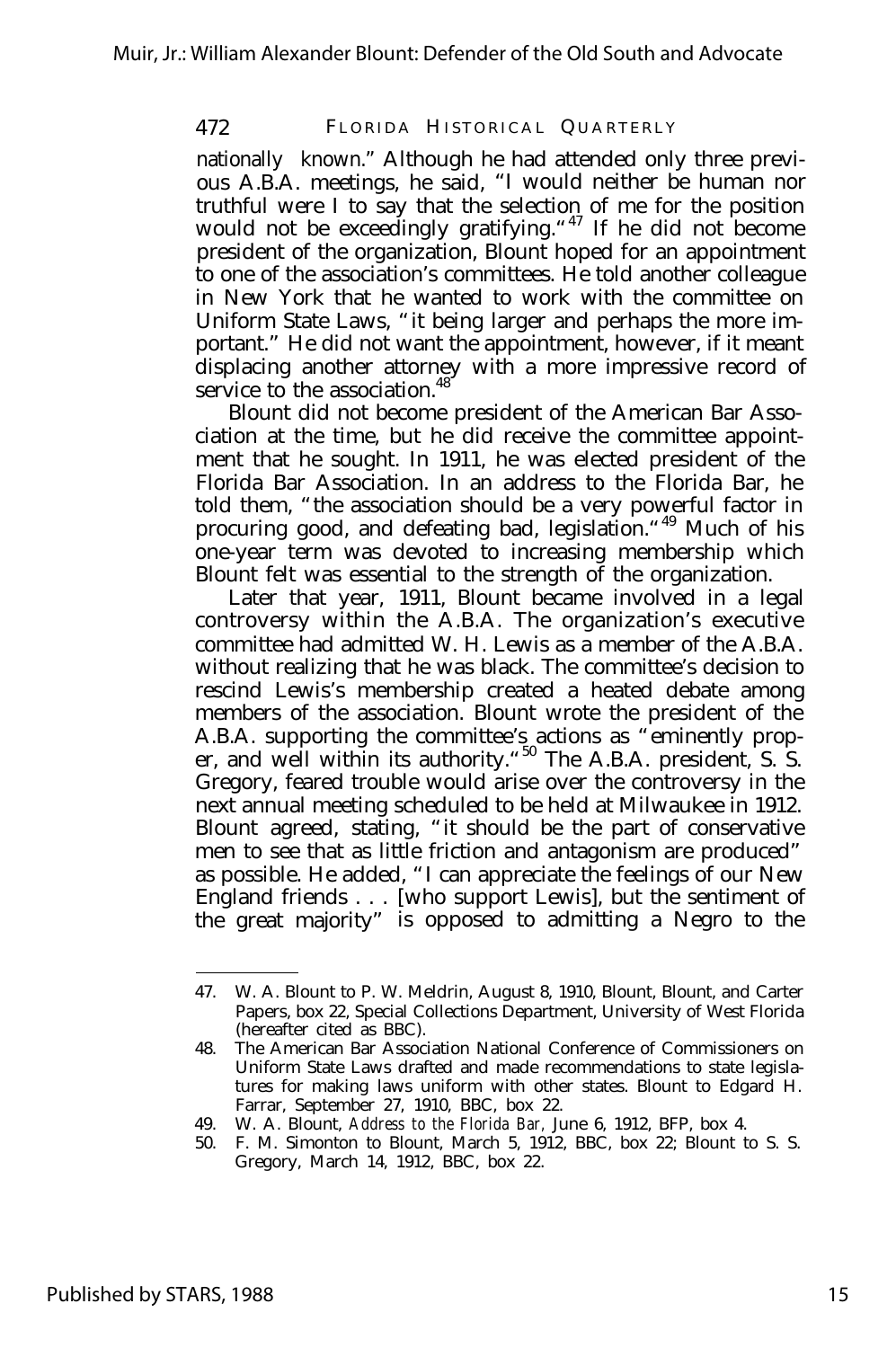organization.<sup>51</sup> Blount's argument stressed that there was a difference between the eligibility and the desirability of Lewis's appointment. Lewis should not have attempted to join the A.B.A., according to Blount, because "every Negro knows the racial feeling existing in the larger portion of the United States against any degree whatever of social equality."<sup>52</sup> Although A.B.A. members worked for progressive reforms, many did not believe that the reforms should be extended to black attorneys regardless of their education and experience. At the national meeting in 1912, however, the majority of the members passed a resolution stating that the executive committee had been wrong in its action, and Lewis was reinstated.<sup>53</sup>

Judge David D. Shelby, Fifth United States Circuit Court of Appeals, died in 1914, and Blount's supporters and friends launched a campaign to have him appointed to the vacant seat. Blount's partner, Francis B. Carter, began a mail campaign asking individuals to write President Woodrow Wilson in support of Blount. In his own letter to the president, Carter stated that Blount "does not desire to be a personal applicant for the position but is willing to accept it if the president should see fit to appoint him." Carter then learned from the United States Attorney General in September 1914 that the White House had a rule that men over sixty years of age would not receive appointment to judicial positions. Blount was sixty-three and, thus, was not qualified. $54$ 

The entry of the United States into World War I in 1917 had a disrupting effect on Blount's family and his business activites. The war years were busy and stressful for Blount and his family as they were for millions of other Americans. Blount's health was declining. He wrote a colleague in August 1919, "I have in the last two years undertaken, speaking frankly, more than I can do.<sup>455</sup> Blount feared that he might have to give up his American Bar Association position as president of the National Conference of Commissioners for Uniform State Laws. He had held it for three years and derived much pleasure from it.

In September 1918, Blount travelled to Baltimore to confer with doctors at the Johns Hopkins Hospital about a painful ulcer

<sup>51.</sup> Blount to S. S. Gregory, March 11, June 17, 1912, BBC, box 22.

<sup>52.</sup> Blount to Charles Rosen, September 7, 1912, BBC, box 22.

<sup>53.</sup> Blount to George Whitelock, September 10, 1912, BBC, box 22.

<sup>54.</sup> Francis Carter to Woodrow Wilson, August 28, 1914, BBC, box 23; T. W. Gregory to Carter, September 29, 1914, BBC, box 23; Blount to Bart A. Riley, October 1, 1914, BBC, box 23.

<sup>55.</sup> Blount to Henry Stockbridge, August 8, 1918, BBC, box 27.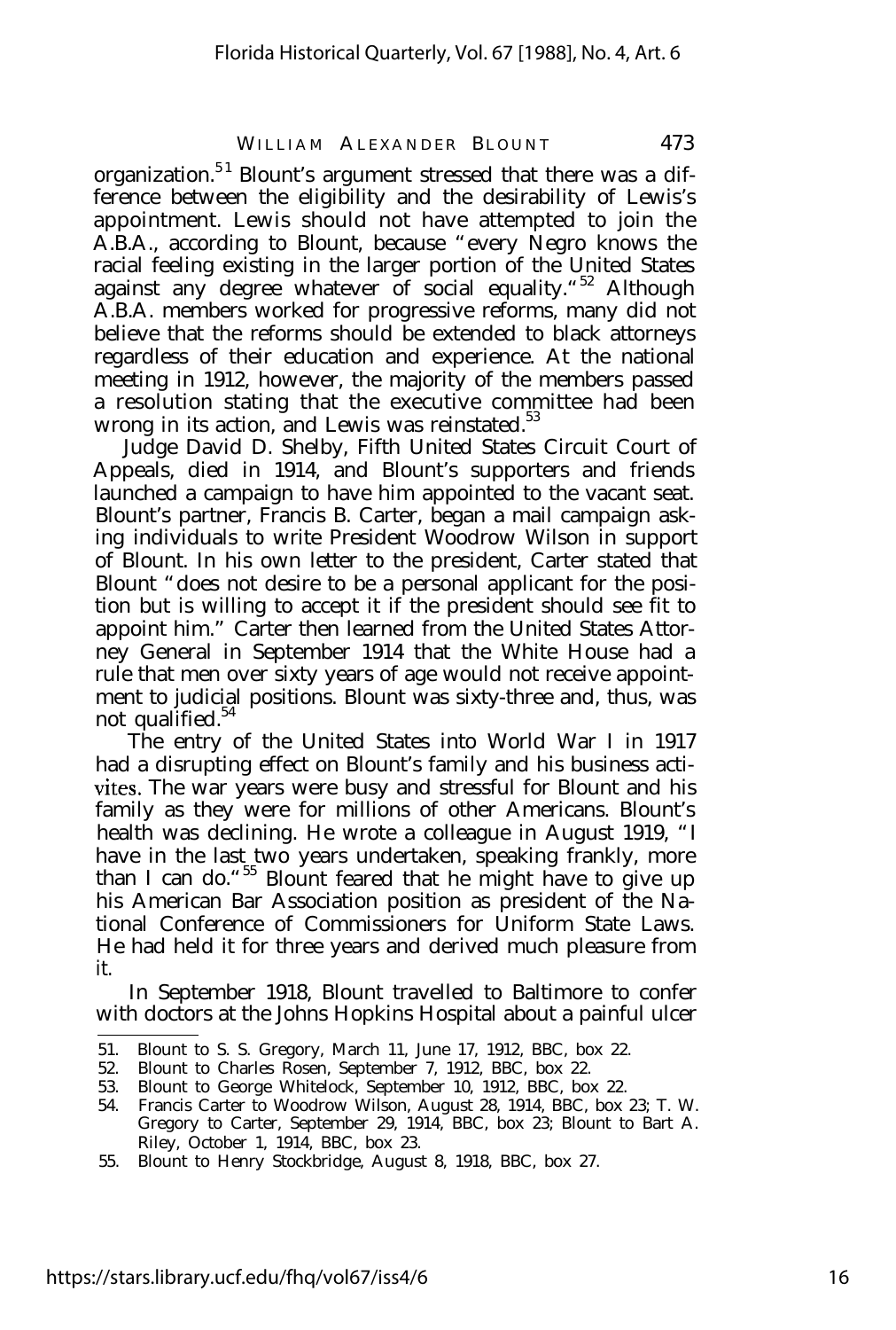from which he had been suffering for a lengthy period. At the time, however, the Spanish flu epidemic was raging across the United States, and surgeons advised delaying an operation because of possible contamination from the virus.

With the law firm running satisfactorily without him, Blount devoted more time and attention to his work with the American Bar Association. Blount's eloquence as a speaker made him a popular member of the association. He had long aspired to become its president and was frustrated when he had not achieved this goal. In 1919, Blount wrote a fellow attorney, "I have no idea as to what may have taken place in the Great Council last year which may have affected my selection as president of the A.B.A. I was present, I believe, at all the meetings of the council, except the last one, when I was sick."<sup>56</sup> He was not to be further disappointed; in 1920, Blount was elected by his colleagues to serve as president of the American Bar Association. He was the first Floridian to hold this prestigious office. Blount thanked the members of the organization for selecting him. The election victory, he said, was "an honor which . . . appears to me to be the highest unofficial professional goal to which an American lawyer can aspire."<sup>57</sup>

In his first, and what would be his last, letter to the association, Blount outlined some of what he considered were the important functions and benefits of the organization. He urged his fellow members to help strengthen the profession's sense of ethical conduct. Only the most highly qualified attorneys should be admitted to the bar and the less desirable excluded. The association members also should deliver public addresses, formal and informal, to help liberalize thought and encourage patriotism. The greatest benefit of the association, Blount thought, was "the bringing together of most charming companions, overflowing with comradeship, earnestness and humor, gravity and good nature, and a blending of social qualities which endear one gentleman to another."<sup>58</sup>

Blount's work with the association was cut short by the reoccurence of his illness early in 1921. His doctor prescribed bed rest. While at his home, Sea Marge, Blount wrote to his doctor, "I have had very little pain since I saw you . . . there has been no occasion to produce pain, as I have been in bed most of the

<sup>56.</sup> Blount to Henry Upson Sims, August 16, 1919, BBC, box 23.

<sup>57.</sup> American Bar Association, *Annual Report,* 1920, BFP, box 5.

<sup>58.</sup> Ibid.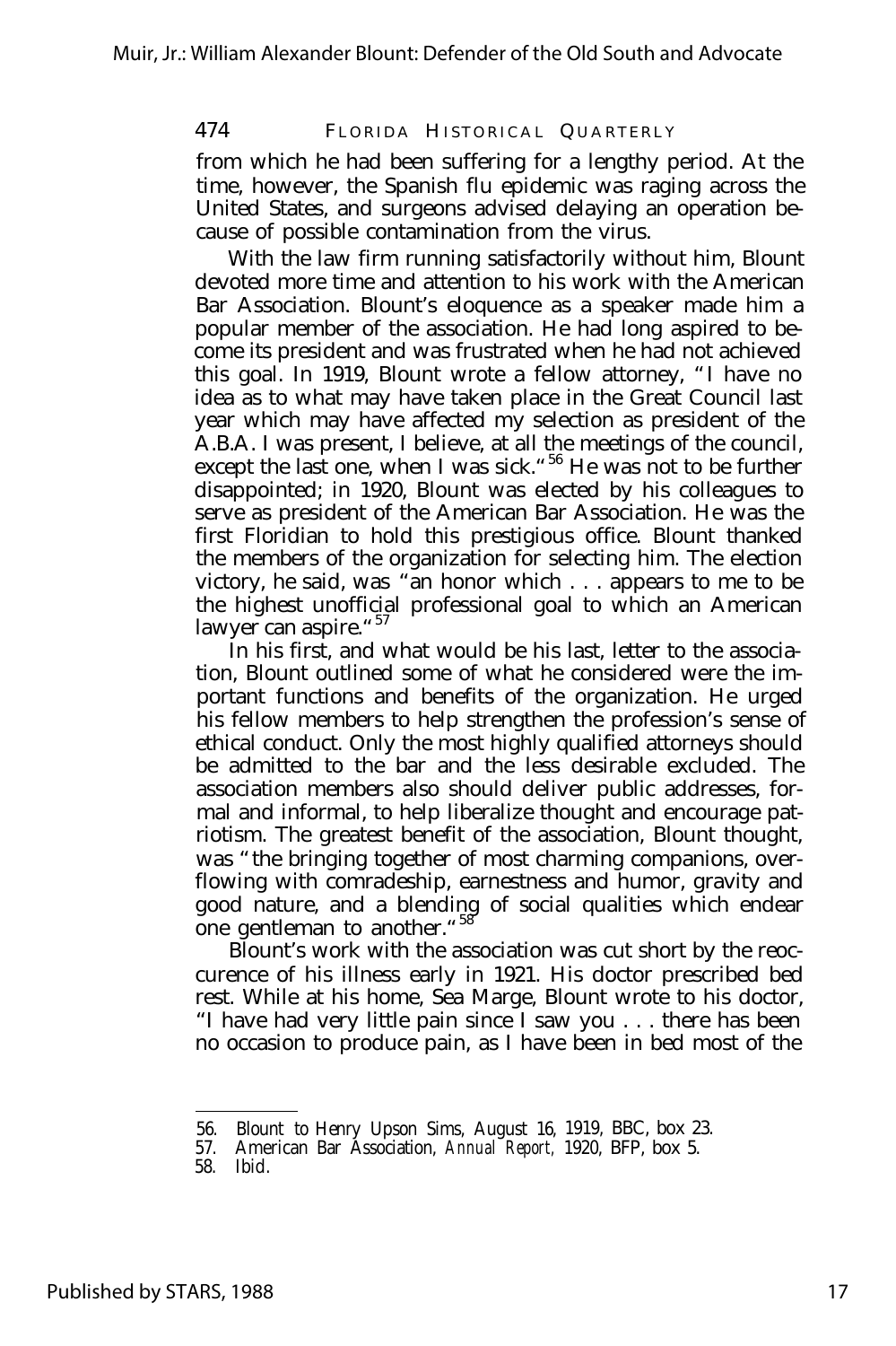time." <sup>59</sup> Meanwhile, Blount continued his association and office work by dictating letters to his secretary.

In June 1921, Blount returned to Johns Hopkins Hospital for an operation on his stomach. He suffered a heart attack before the operation and died June 15 at the age of sixty-nine. The *Pensacola Journal* reported that it was "the end of a long period of ill health which Mr. Blount had borne with fortitude, continuing always at his work."<sup>60</sup>

Blount's body arrived in Pensacola by train two days later. A procession of mourners followed the hearse to the gates of Sea Marge where his body was placed in his bedroom. His longtime servant, Sydney Wynn, put Blount's favorite flower, begonias, and tall candles in the room. As was customary, people in all walks of life came to pay their respects. On the day of the funeral, a ceremony was held in the living room of Sea Marge. Railroad operations halted on the L&N and the Florida East Coast Railway to pay respect to Blount. The flags in the city were flown at half-mast, and the United States Supreme Court adjourned in Blount's honor, a rare tribute to someone not a member of the court.

W. A. Blount, born and raised in the South, proudly acknowledged his southern heritage. During his career, Blount faithfully adhered to the Bourbon program of creating a New South, as was evident by his longstanding loyalty to the corporate interests of Florida.

Blount's corporate clients provided the opportunities to achieve progress in the South after the hard times of the 1860s and 1870s. To accomplish his goals, Blount often practiced a complicated mixture of Bourbon and Progressive politics. His distinguished family background and impressive business credentials, flamboyant oratorical ability, and persistence, made him a political and civic leader. As a spokesman of the New South, Blount did what he could to promote industry and to support education.

Due to his reputation as a corporate lawyer, Blount might be mislabelled a middle class urban professional and, therefore, he might fit the New South leadership model suggested by C. Vann Woodward. However, closer analysis of his family life and career suggest similarities to the leaders of the New South described in studies by W. J. Cash, John J. Beck, and Jay R. Man-

<sup>59.</sup> Blount to Dr. John Elliot, April 9, 1921, BFP, box 5.

<sup>60.</sup> *Pensacola Journal,* June 16, 1921.